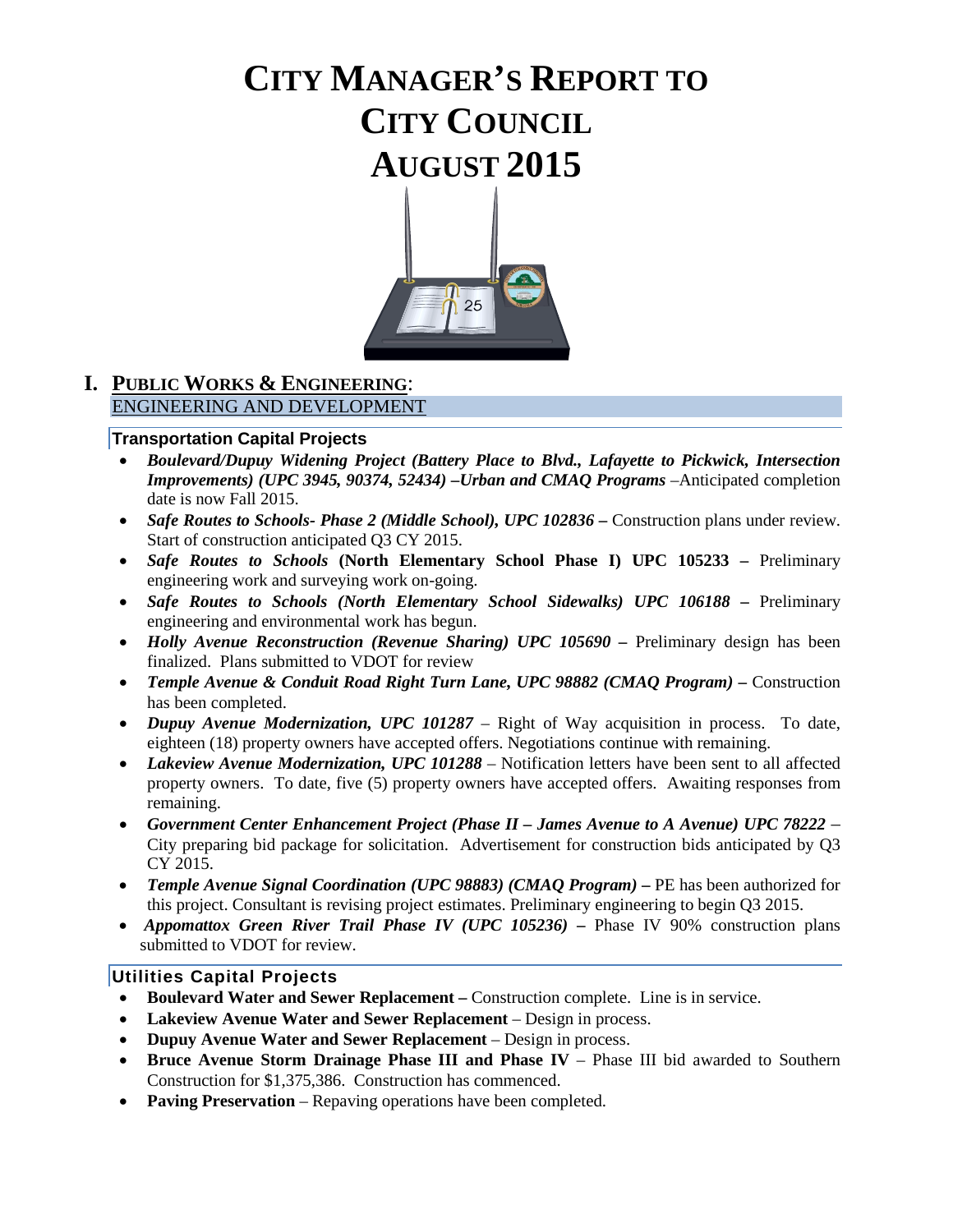# **I. PUBLIC WORKS & ENGINEERING** (CONTINUED):

### **Plan Reviews**

• **Gills Point Section 10** – Plans received on 7/28. Comments sent 9/4.

## **Right-of-Way Permits**

• Issued nine (9) permits and closed three (3) permits for the month.

## **OPERATIONS AND MAINTENANCE**

## **Traffic Operations**

- Replaced/maintained signals, signs, markings and street lighting 71 locations.
- Performed preventative maintenance 4 locations.

# **Vegetation**

- Removed litter from (08) locations, responded to (03) litter miscellaneous/dead animal requests.
- Cut and trimmed grass at (85) locations and sprayed for weeds/grass at (07) locations.
- Trimmed tree/bushes limbs hanging over street at (08) locations and responded to (03) tree miscellaneous requests.
- Removed a dead tree at (01) location.

## **Recycling Center**

• 537 citizens used the Recycling Center to dispose of Category 1 Materials, brush, metal products and other recyclable materials. Removed 600 gallons of Used Oil.

## **Storm Water and Drainage**

- Cleaned (49) catch basins, drainage ditch at (07) locations, curb and gutters at (05) locations and responded to (02) miscellaneous drainage requests.
- Placed topsoil in sinkhole at (02) locations and gravel at (06) locations.
- Repaired storm drain basin at (02) locations and a storm sewer pipe at (01) location.
- Repaired grates and installed three braces to storm drain at Charlotte and Meridian Avenues.
- Inspected/cleaned outfalls at (02) locations.
- Placed gravel on shoulder of street at (01) location and in sinkholes at (02) locations.
- Sweeper collected (120.5) cubic yards of debris from (62) locations.
- Concrete Crew repaired/replaced an 8' section and a 5' x 6" section of sidewalk at (02) locations, (60) feet of radius curb at (01) location, (10) feet of Curb and Gutter at (01) location. (59) Feet of Curb and Gutters and an 8' x 10' of a concrete drainage ditch due to Storm Drain repairs at (02) locations.
- Leaf Map was prepared and inserted in the Fall City Focus Newsletter.

## **Transportation**

- Placed Asphalt in (86) potholes, (06) utility cuts, (06) low area, (01) driveway, (02) storm drain cuts, (02) low area in sidewalk, (03) shoulders, (01) new Curb and Gutter and (01) gutter pan.
- Graded gravel area of street on Bruce Avenue, Pickwick Avenue Alley.
- Graded shoulder of street at Roslyn Road at I-95 South Exit Ramp and gravel section of going to Animal Shelter.
- Cleaned and preformed preventive maintenance/repairs on City's vehicles.
- Assisted Parks and Recreation with the removal of a gazebo at Lakeview Park.
- Assisted Traffic Engineering with traffic lights that fell due to an accident at Temple Avenue and Charles Dimmock Parkway.
- Hauled (17) dump truck loads of construction materials from Public Works Complex to Area 6 at Old Landfill to fill low areas and ruts.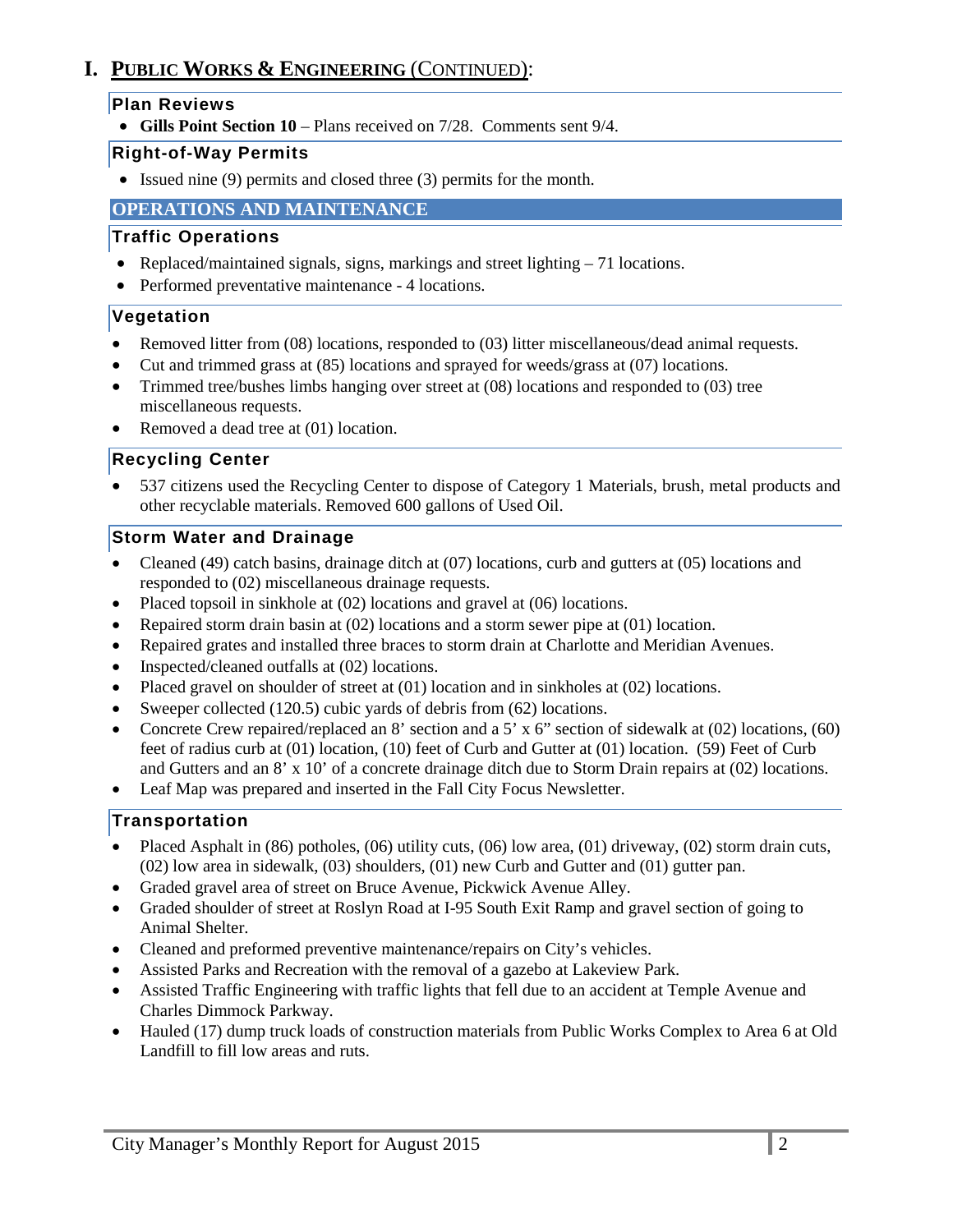# **I. PUBLIC WORKS & ENGINEERING** (CONTINUED):

## **Wastewater Utility**

- Responded to (05) sewer backups, flushed sewer line at (01) location and responded to (07) sewer miscellaneous requests.
- Repaired sewer main/lateral at (02) locations.
- Camera sewer line to locate problem area at (06) locations and storm sewer line at (01) location.
- Sprayed for sewer roaches in manhole at (01) location.
- Replaced filter in Air Filtration box, cleaned debris from pumps daily, cleaned exhaust fan vent, motor and accessories at Main Pump Station.
- Exercised generator for proper function, cleaned wet well and replaced batteries in Sensaphone at C&B Pump Station.
- Responded to overflow alarm after hours pulled and cleaned floats, pump down wet well and used flusher truck to remove grease at Conjurers Neck Pump Station.
- Flushed debris from wet and dry wells with flusher truck, exercised generator for proper function and pumped out ground water from dry well at Hrouda Pump Station.
- Removed debris from wet well with flusher truck at Charles Dimmock Pump Station.
- Exercised generator for proper function at Sherwood Hills Pump Station.
- Cut and trimmed grass/weeds around Pump Stations and Water Towers.
- Continue monitoring all pump stations and methane pump daily*.*

## **Water Utility**

- Replaced (22) meters, (02) meter boxes, (01) meter top, (02) setters, (02) saddles and responded to (06) water miscellaneous requests.
- Set new meter at  $(04)$  locations.
- Pulled meter at (01) location for non-payment.
- Repaired a water service line at (02) locations, main line at (03) locations and meter leak at (01) location.
- Cleaned meter boxes for Utility Billing at (04) locations.
- Responded to discolored water at (03) locations ran Fire Hydrants to clear.
- Placed topsoil around meter box at (01) location.
- Assisted Traffic Engineering with trouble shooting, replacing bulbs in ornamental lights on Boulevard and with traffic lights down due to accident on Temple Avenue.
- Begin Fire Hydrant Flushing Southeast section east of I-95, from Ellerslie Avenue/Yacht Basin Drive south to East Roslyn Road.
- Backflow/Cross Connection Technician conducted (86) surveys, (35) completed and (51) incomplete.
- Collected weekly routine water samples, performed THM's, HAA's sent these to Appomattox River Water Authority's (ARWA) for testing.
- Miss Utility locating required (188) man-hours.

# **II. PLANNING & COMMUNITY DEVELOPMENT DEPARTMENT**:

- $\hat{\mathcal{R}}$  The Department of Planning and Community Development had another productive month in the areas of planning, zoning, code enforcement, and building inspections. The department took advantage of training opportunities while still performing daily tasks, working on multiple projects, and providing professional service to our citizens and businesses.
- $\hat{x}$  The planning and zoning division reviewed two preliminary site plans and one preliminary subdivision plat. The director continued project management on signs for city buildings and wayfinding by working with other city departments. The director has worked with the economic development director by providing zoning and Chesapeake Bay Overlay information pertaining to that departments' projects. The division also continues to review and issue sign, fence, and zoning permits. The director has answered zoning questions and inquiries from citizens and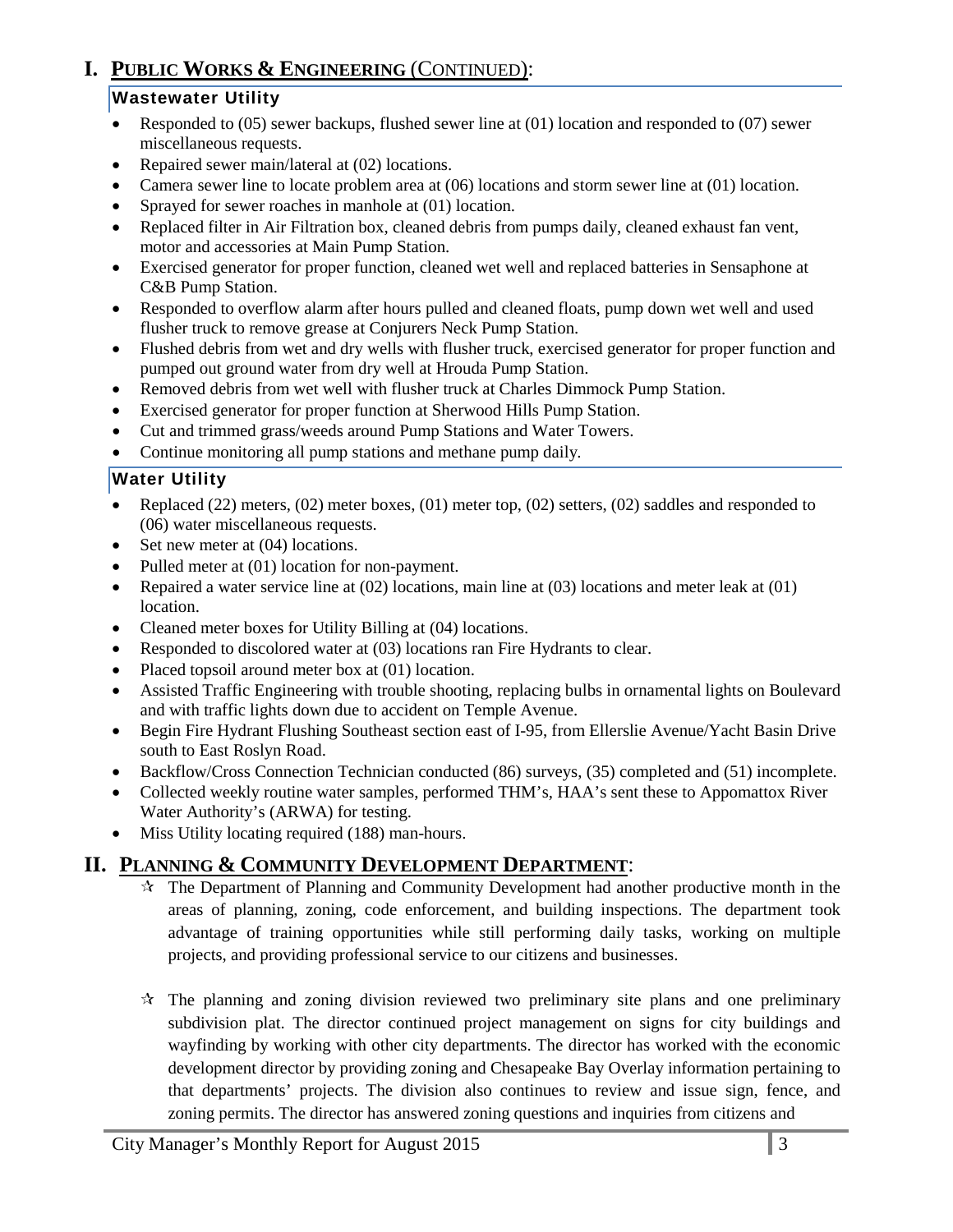# **II. PLANNING & COMMUNITY DEVELOPMENT DEPARTMENT** (CONTINUED):

businesses, while reviewing and meeting with consultants regarding the high speed rail station, attended various meetings internally and externally, and performed other various daily tasks. The director attended an all grantee meeting and seminar through HUD in relation to the City being a recipient of CDBG funds. The community/economic development specialist is still working with IT and engineering/public works on layers for GIS while performing database management, daily tasks for building inspections, and working on a citizen outreach project for economic development.

- $\mathcal{R}$ . The code enforcement division, as seen in the chart below, continues to be proactively enforcing tall grass, inoperable vehicles, and other city property maintenance/zoning violations. As summer is ending, the grass component of the division will decrease. The zoning enforcement will increase in relation to sign violations and investigating violations pertaining to single family residences.
- $\mathcal{R}$  The building inspections division had similar numbers in the area of permits and inspections as the previous month. The director and building official will begin preparing a plan on how the division can enhance work performance through electronic devices and evaluate the overall operation of the division. The director and community/economic development specialist completed the Core Course through the Building Academy. The director took the course to gain more knowledge of the overall administrative regulations and duties pertaining to the building official, the permitting process, and work performed by inspectors under the Virginia Uniform Statewide Building Code. The community/economic development specialist took the course to gain knowledge in order to better serve contractors and citizens when seeking information on a project in the office and the permitting process.
- $\mathbf{\hat{x}}$  The spreadsheet below depicts the department's monthly and year-to-date statistics.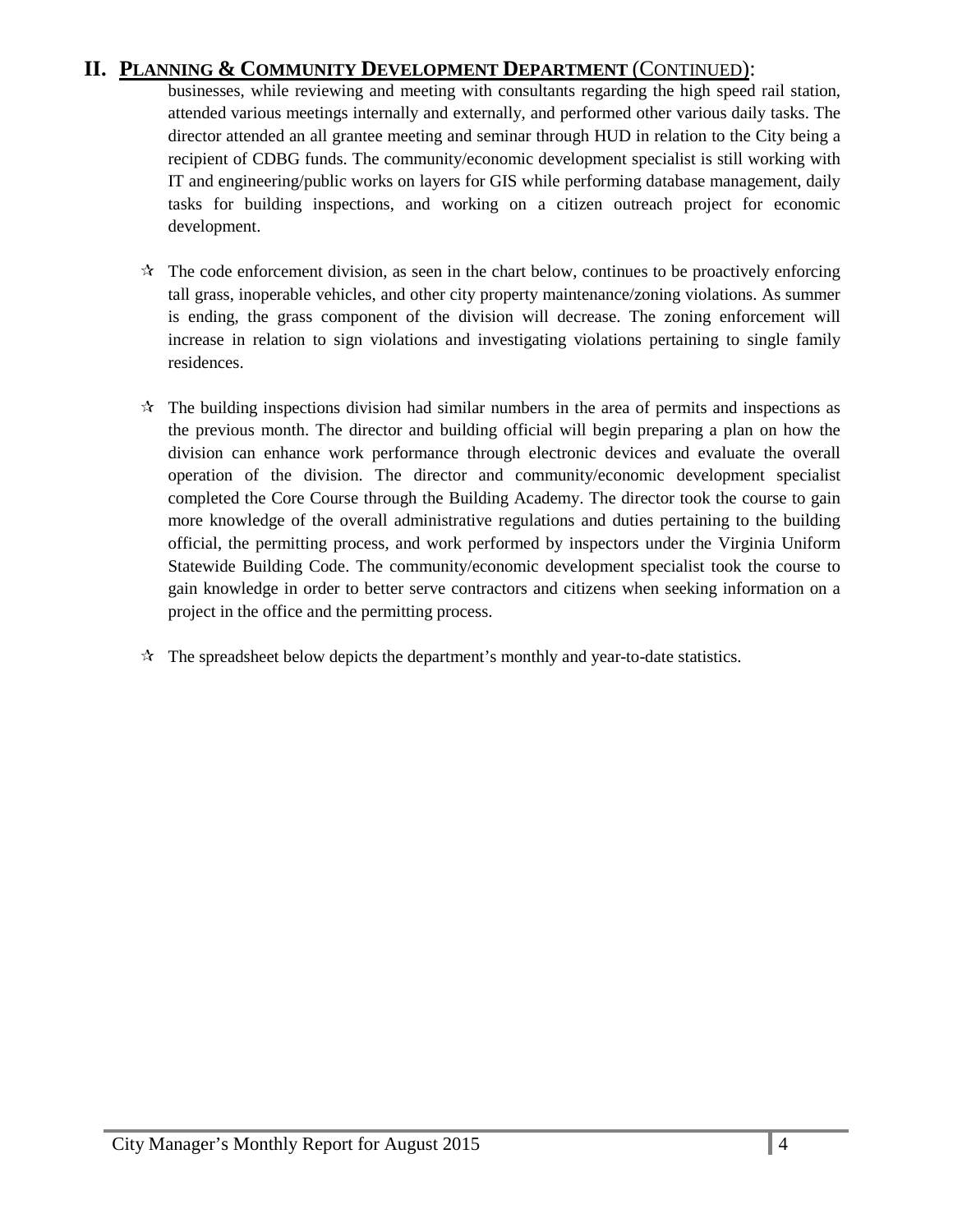# **II. PLANNING & COMMUNITY DEVELOPMENT DEPARTMENT** (CONTINUED):

|                                                                                                                                                                                                                                                                                                    | <b>Month</b>                     | <b>YTD</b>          |                                 | Month           | <b>YTD</b>  |
|----------------------------------------------------------------------------------------------------------------------------------------------------------------------------------------------------------------------------------------------------------------------------------------------------|----------------------------------|---------------------|---------------------------------|-----------------|-------------|
| <b>Code Enforcement</b>                                                                                                                                                                                                                                                                            |                                  |                     | <b>Building Permits</b>         |                 |             |
|                                                                                                                                                                                                                                                                                                    |                                  |                     |                                 |                 |             |
| <b>Tall Grass</b>                                                                                                                                                                                                                                                                                  |                                  |                     | <b>Permits</b>                  |                 |             |
| Initial Inspections                                                                                                                                                                                                                                                                                | 88                               | 584                 |                                 |                 |             |
| No Violation Found                                                                                                                                                                                                                                                                                 | 3                                | 23                  | <b>New Residential</b>          | $\overline{0}$  |             |
| Compliant                                                                                                                                                                                                                                                                                          | 80                               | 392                 | Cost                            | \$0             | \$653,000   |
| In Progress                                                                                                                                                                                                                                                                                        | 5                                | 17                  |                                 |                 |             |
| City Enforced - Grass Cut                                                                                                                                                                                                                                                                          | 32                               | 152                 | Res. Additions/Alterations      | 11              |             |
| <b>Total Inspections</b>                                                                                                                                                                                                                                                                           | 141                              | 993                 | Cost                            | \$54,600        | \$640,595   |
| <b>Inoperable Motor Vehicles</b>                                                                                                                                                                                                                                                                   |                                  |                     | Demolitions                     | $\overline{0}$  |             |
| <b>Initial Inspections</b>                                                                                                                                                                                                                                                                         | 33                               | 326                 | Cost                            | \$0             | \$190,802   |
| No Violations Found                                                                                                                                                                                                                                                                                | 3                                | 30                  |                                 |                 |             |
| Compliant                                                                                                                                                                                                                                                                                          | 23                               | 242                 | Commercial                      | $\overline{7}$  |             |
| In Progress                                                                                                                                                                                                                                                                                        | $\overline{7}$                   | 29                  | Cost                            | \$3,127,107     | \$4,512,048 |
| Vehicles Towed                                                                                                                                                                                                                                                                                     | $\overline{7}$                   | 25                  |                                 |                 |             |
| <b>Total Inspections</b>                                                                                                                                                                                                                                                                           | 56                               | 597                 |                                 |                 |             |
|                                                                                                                                                                                                                                                                                                    |                                  |                     | Plumbing                        | $\overline{7}$  |             |
| <b>Trailer Violations</b>                                                                                                                                                                                                                                                                          |                                  |                     |                                 |                 |             |
| Initial Inspections                                                                                                                                                                                                                                                                                | 10 <sub>1</sub>                  | 56                  | Electrical                      | 9               |             |
| No Violations Found                                                                                                                                                                                                                                                                                | $\mathbf{1}$                     | 5                   |                                 |                 |             |
| Compliant                                                                                                                                                                                                                                                                                          | 8                                | 50                  | Mechanical                      | $\overline{a}$  |             |
| In Progress                                                                                                                                                                                                                                                                                        | $\mathbf{1}$                     | $\mathbf{1}$        |                                 |                 |             |
| <b>Total Inspections</b>                                                                                                                                                                                                                                                                           | 19                               | 107                 | Swimming Pool                   | $\mathbf{1}$    |             |
|                                                                                                                                                                                                                                                                                                    |                                  |                     |                                 |                 |             |
| <b>Trash/Debris Violations</b>                                                                                                                                                                                                                                                                     |                                  |                     | <b>TOTAL PERMITS</b>            | 39              | 307         |
| Initial Inspections                                                                                                                                                                                                                                                                                | 11                               | 48                  |                                 |                 |             |
| No Violations Found                                                                                                                                                                                                                                                                                | $\overline{0}$                   | $\overline{7}$      |                                 |                 |             |
| Compliant                                                                                                                                                                                                                                                                                          | 10                               | 22                  | <b>Building Inspections</b>     |                 |             |
| In Progress                                                                                                                                                                                                                                                                                        | $\mathbf{1}$                     | 6                   |                                 |                 |             |
| <b>Total Inspections</b>                                                                                                                                                                                                                                                                           | 22                               | 89                  | Residential                     | 69              | 655         |
|                                                                                                                                                                                                                                                                                                    |                                  |                     |                                 |                 |             |
| <b>Exterior Storage Violations</b>                                                                                                                                                                                                                                                                 |                                  |                     | Commercial                      | 16              | 440         |
| Initial Inspections                                                                                                                                                                                                                                                                                | 6                                | 30                  |                                 |                 |             |
| No Violations Found                                                                                                                                                                                                                                                                                | $\overline{O}$                   | $\overline{2}$      | <b>TOTAL INSPECTIONS</b>        | 85              | 1095        |
| Compliant                                                                                                                                                                                                                                                                                          | 5                                | 35                  |                                 |                 |             |
| In Progress                                                                                                                                                                                                                                                                                        | $\mathbf{1}$                     | 6                   |                                 |                 |             |
| <b>Total Inspections</b>                                                                                                                                                                                                                                                                           | 12                               | 58                  | <b>Permits Issued by Zoning</b> |                 |             |
|                                                                                                                                                                                                                                                                                                    |                                  |                     |                                 |                 |             |
| Grafitti                                                                                                                                                                                                                                                                                           |                                  |                     | Fence                           | $6\phantom{1}6$ |             |
| Initial Inspections                                                                                                                                                                                                                                                                                | $\mathbf{O}$                     | 3                   |                                 |                 |             |
| No Violations Found                                                                                                                                                                                                                                                                                | $\overline{O}$                   | $\overline{0}$      | Signs                           | 6               |             |
| Compliant                                                                                                                                                                                                                                                                                          | $\overline{O}$                   | 3                   |                                 |                 |             |
| In Progress                                                                                                                                                                                                                                                                                        | $\overline{0}$                   | $\overline{0}$      | Zoning                          | 6               |             |
| <b>Total Inspections</b>                                                                                                                                                                                                                                                                           | $\overline{O}$                   | $6\overline{6}$     |                                 |                 |             |
|                                                                                                                                                                                                                                                                                                    |                                  |                     | <b>TOTAL PERMITS</b>            | 18              |             |
| <b>VA Property Maintenance Code</b><br>Initial Inspectoins                                                                                                                                                                                                                                         | $\overline{3}$                   | 37                  |                                 |                 |             |
| No Violations Found                                                                                                                                                                                                                                                                                | $\mathbf{o}$                     | $\mathbf{1}$        | <b>Other Activities</b>         |                 |             |
| Compliant                                                                                                                                                                                                                                                                                          |                                  |                     |                                 |                 |             |
|                                                                                                                                                                                                                                                                                                    |                                  |                     |                                 |                 |             |
|                                                                                                                                                                                                                                                                                                    | $\overline{O}$                   | 15                  | Water Shut Off/Marked           | $\mathbf{O}$    |             |
|                                                                                                                                                                                                                                                                                                    | $\overline{\mathbf{3}}$          | 8                   | Uninhabitable                   |                 |             |
|                                                                                                                                                                                                                                                                                                    | 6                                | 73                  | <b>Court Cases</b>              | $\overline{0}$  |             |
|                                                                                                                                                                                                                                                                                                    |                                  |                     |                                 |                 |             |
|                                                                                                                                                                                                                                                                                                    | $\overline{O}$                   | 6                   |                                 |                 |             |
|                                                                                                                                                                                                                                                                                                    |                                  |                     |                                 |                 |             |
|                                                                                                                                                                                                                                                                                                    | $\overline{O}$<br>$\overline{O}$ | 3<br>$\overline{0}$ |                                 |                 |             |
|                                                                                                                                                                                                                                                                                                    |                                  |                     |                                 |                 |             |
|                                                                                                                                                                                                                                                                                                    | $\overline{O}$                   | 3                   |                                 |                 |             |
|                                                                                                                                                                                                                                                                                                    | $\overline{O}$                   | 8                   |                                 |                 |             |
|                                                                                                                                                                                                                                                                                                    |                                  |                     |                                 |                 |             |
|                                                                                                                                                                                                                                                                                                    | $\overline{\mathbf{3}}$          | 14                  |                                 |                 |             |
|                                                                                                                                                                                                                                                                                                    | $\mathbf{O}$                     | $\overline{0}$      |                                 |                 |             |
|                                                                                                                                                                                                                                                                                                    | 3                                | 14                  |                                 |                 |             |
|                                                                                                                                                                                                                                                                                                    | $\overline{0}$                   |                     |                                 |                 |             |
| In Progress<br><b>Total Inspections</b><br><b>Zoning</b><br><b>Initial Inspections</b><br>No Violations Found<br>Compliant<br>In Progress<br><b>Total Inspections</b><br><b>Signs</b><br><b>Initial Inspections</b><br>No Violations Found<br>Compliant<br>In Progress<br><b>Total Inspections</b> | 6                                | 36                  |                                 |                 |             |
|                                                                                                                                                                                                                                                                                                    |                                  |                     |                                 |                 |             |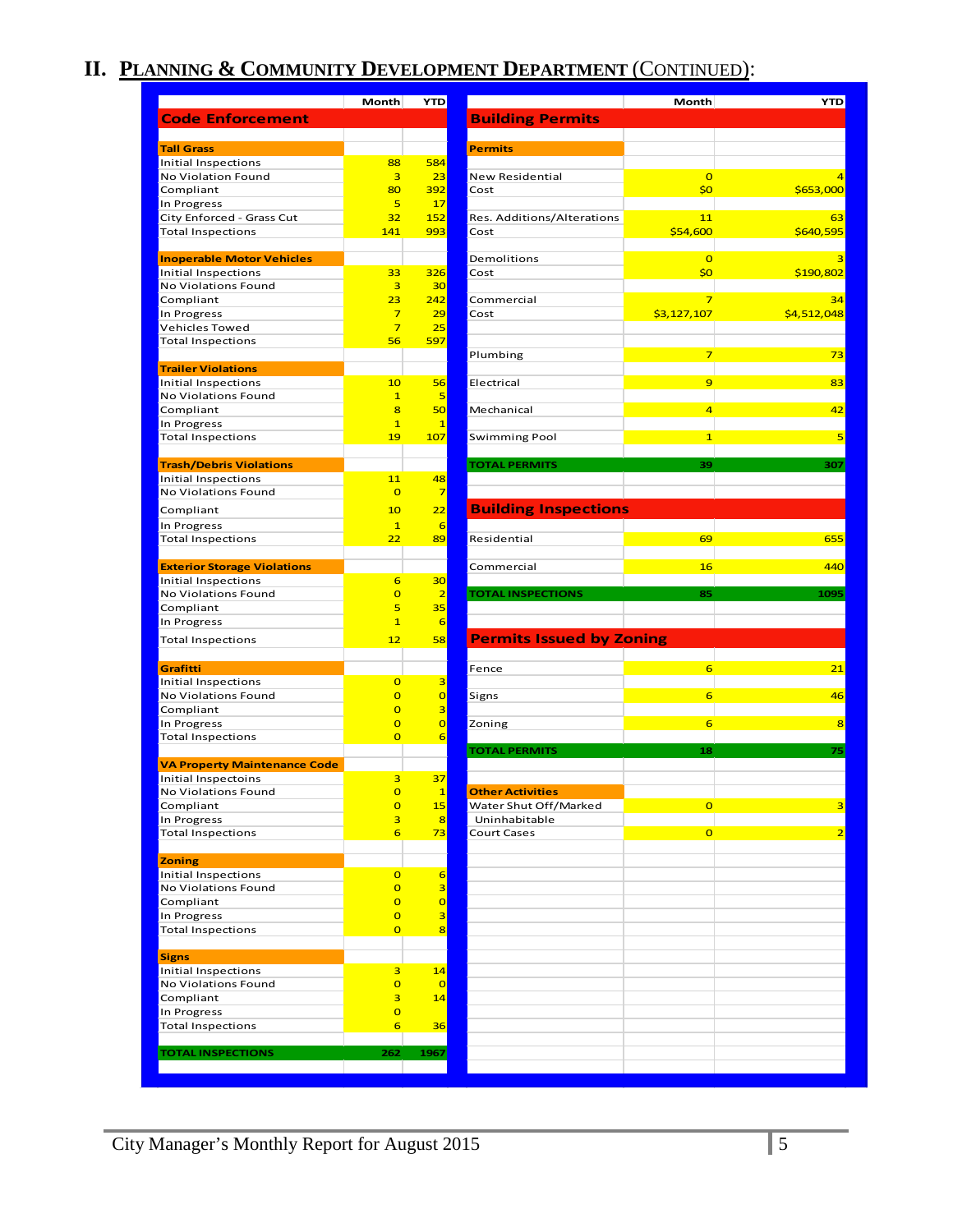# **III. ECONOMIC DEVELOPMENT DEPARTMENT:**



# **Labor Force, Employment and Unemployment in Colonial Heights**

The table below shows the monthly not seasonally adjusted Labor Force, Employment and Unemployment data for Colonial Heights city in June, 2015 per VEC. The numbers always lag one month.

| <b>Labor Force</b>       |                          | <b>Employed</b>                  | <b>Unemployed</b> | <b>Unemployment Rate</b> | <b>Preliminary</b> |
|--------------------------|--------------------------|----------------------------------|-------------------|--------------------------|--------------------|
| 8,694                    |                          | 8,250                            | 444               | 5.1                      | No                 |
|                          | *Chesterfield            |                                  |                   | 4.8 %unemployment        |                    |
|                          |                          | <i>*City of Hopewell</i>         |                   | 8.0% unemployment        |                    |
|                          |                          | <i>*City of Petersburg</i>       |                   | 10.3% unemployment       |                    |
|                          | <i><b>*Dinwiddie</b></i> |                                  |                   | 5.8 % unemployment       |                    |
|                          |                          | <i><b>*Prince George</b></i>     |                   | 5.9 % unemployment       |                    |
| <b>Prospect Activity</b> |                          |                                  |                   |                          |                    |
|                          |                          | Direct Requests for Information: |                   |                          |                    |
|                          |                          |                                  |                   |                          |                    |

| Direct Requests for Information: |  |
|----------------------------------|--|
| Sites/Bldgs. Submitted           |  |
| <b>Active Projects</b>           |  |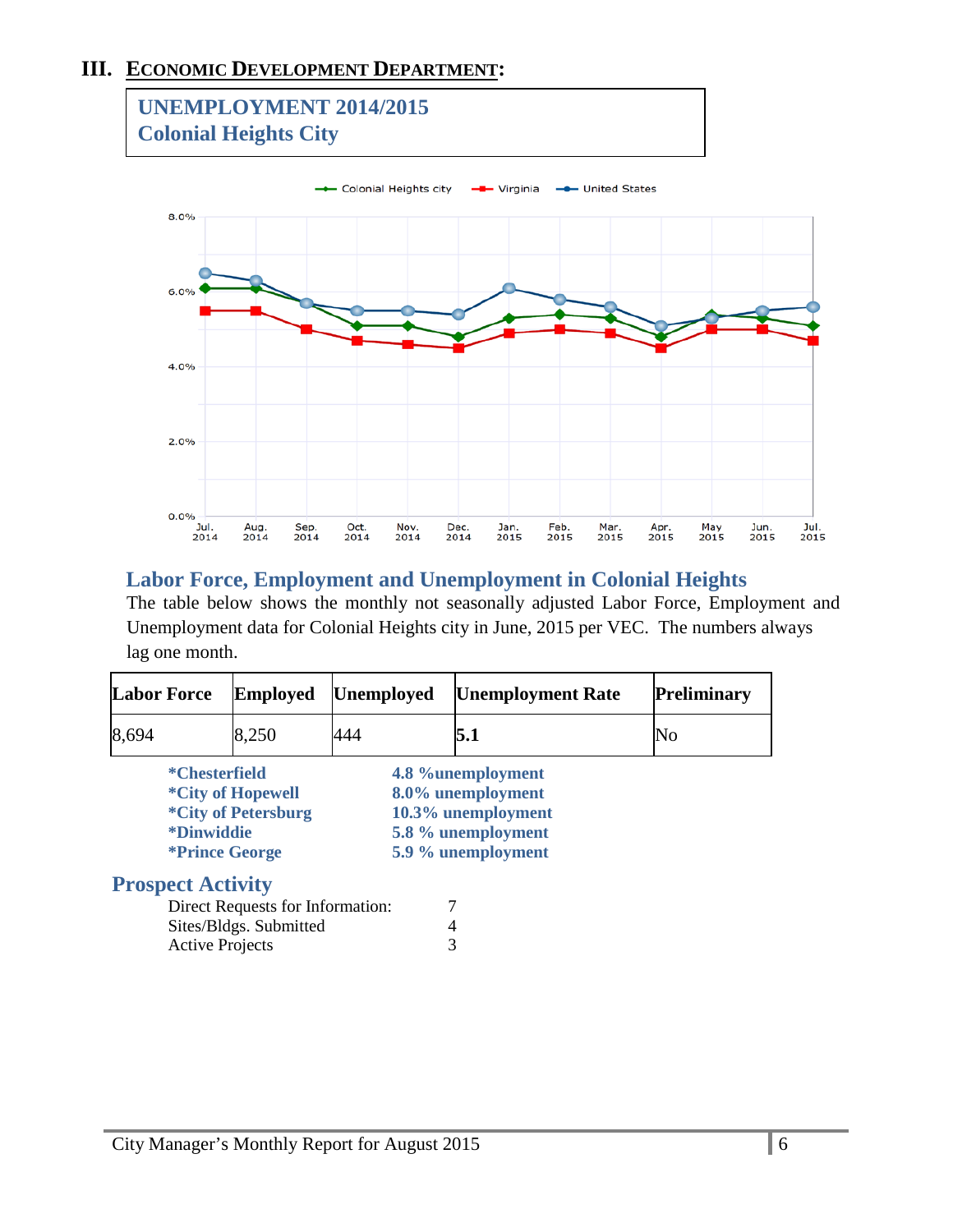# **IV. POLICE DEPARTMENT:**

- Our officers responded to 3,974 calls for service during the month of August, 2015. During the same month last year, we responded to 4,091 calls for service—a 3% decrease. We had no reported robberies this month, and two (2) reported in August of 2014—a 100% decrease. We had no reports of aggravated assault this August, with one (1) being reported during the month of August, 2014—a 100% decrease. We had 12 reported burglaries in August, 2014, compared with eight (8) reported during the month of August, 2015, a 50% increase. There were 126 Part I, or serious, crimes reported to the Colonial Heights Police Department in August, 2015. Sixty-seven (67) of those, or 67%, have been cleared. Specific percentages for the Part I crimes and arrests are available upon request.
- $\checkmark$  It is hard to believe that summer is over and we are now transitioning our five officers back into their positions as school resource officers. Those officers have been a great help within Patrol. We are excited that we have completed one of our goals of having a SRO in each of our schools; we appreciate the relationship with our school system as well as with our State representatives who provide us grant opportunities. Overall, it has been a quick but busy month, with officers increasing their productivity with additional traffic enforcement (state grant) as well as an overall increase in arrests.
- $\checkmark$  Officer Devin Marks completed his field training and has now been permanently assigned to one of our evening squads. We have also hired certified officer Darrell Aleshire. Both reside in the City of Colonial Heights, which I believe to be a plus—when can employ qualified officers who reside in your City. These two officers spoke of positively impacting their communities, and I am encouraged by their comments. We still have one more opening made available through an SRO grant, and have narrowed down the original applicant pool of 41 certified officers to 17 invitees for testing in September.
- $\checkmark$  Our **Operations Bureau**, commanded by Capt. Keith Early, reported a very good month from his personnel. Some of the operational highlights are as follows:
	- Sam's Club has started hiring off-duty security and officers have made some good arrests involving the illegal possession of large amounts of cigarettes.
	- Master Officer Chris Harris was recognized for a big arrest involving the larceny of lawn equipment that had been pawned, all leading to the recovery of over \$10,000.00 worth of property.
	- Daylight squad handled several motorcycle escorts through the City.
	- Officer Hermon "P. J." Calhoun was recognized for arresting three individuals for reckless driving and trespassing. He caught them in the act of destroying the green space at Whitebank Park with their four-wheel-drive vehicles.
	- Lt. Steve Groat's squad was recognized for their due diligence in responding to a burglary in progress at Carlton's Auto. Their fortitude and keen awareness in searching for suspects led to the arrest of the person responsible.
	- K-9 *Blitz* was utilized seven (7) times this month.
- $\checkmark$  Our **Special Operations Unit** initiated 33 new cases, issued 76 traffic summonses, obtained 11 felony warrants, 34 misdemeanor warrants, and served four (4) outstanding warrants. A total of 15 narcotics-related arrests were affected.
- $\checkmark$  Special Operations officers participated in the Tri-Cities Strike Force's joint operation—"Operation Home Check". Officers conducted 22 unannounced home checks of active probation/parole offenders (mainly sex offenders), which resulted in two (2) arrests and two (2) probation violations.
- The **Law Enforcement Services Bureau**, commanded by Capt. Wayne Newsome, also reported his division as having a good month. Highlights from their reported activities are as follows:
	- All officers completed firearms qualifications.
	- Four (4) newly recruited Auxiliary officers continue their academy training
	- Even though a guilty plea was made in the Brady case, several officers are meeting with our prosecutors in order to prepare evidence to be presented at the sentencing phase of the trial set for September.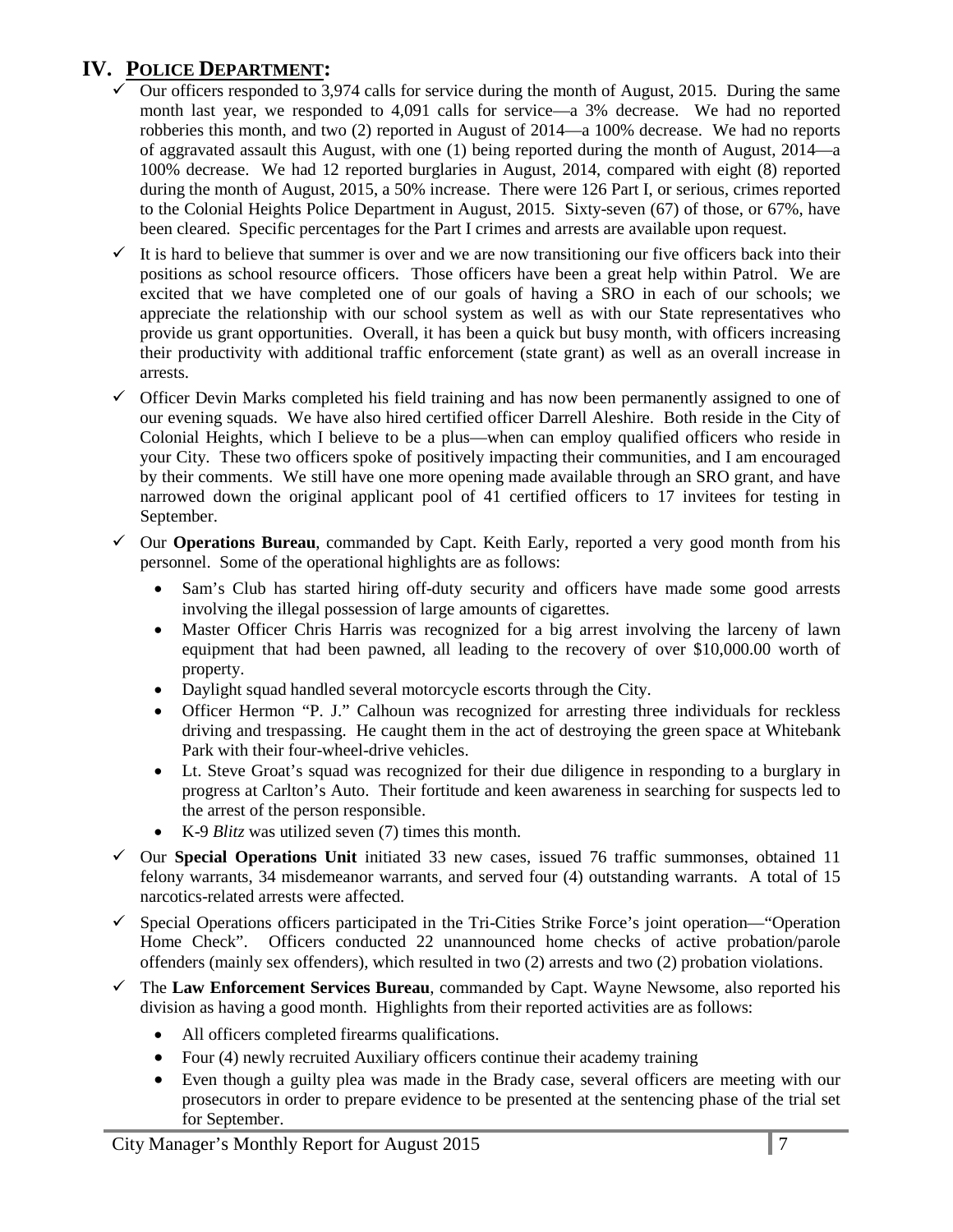# **IV. POLICE DEPARTMENT** (CONTINUED):

- Sgt. Terry Long has completed yearly tow truck inspections.
- All School Resource Officers have returned to their respective schools.
- We are pleased to announce a new addition to our Chaplain program as Pastor Michael Cherry has joined our team.
- $\checkmark$  Our **Investigations Division** has been assigned 24 new cases for the month, with 10 of those investigations being cleared, as well as two (2) cases from previous months, for a 50% percent clearance rate. Twenty-five (25) concealed weapon permits were processed, and two (2) massage therapist permits were approved. Monthly investigations included an unfounded sexual assault, several residential burglaries, several frauds, identity theft, missing person, theft from automobiles and other fraud-related cases.
- $\checkmark$  Overall, we made 356 total arrests, worked 100 crashes, wrote 702 traffic citations, executed 1,272 traffic stops, affected 11 DUI arrests and 32 drug arrests, and issued 59 parking citations.
- **Officer Hermon "P. J." Calhoun w**as selected as our *Employee of the Month* for July, 2015.
- $\checkmark$  During the month of July, an elderly out-of-town visitor was in Colonial Heights house-sitting for her daughter while the daughter was vacationing in Ireland. Apparently, upon returning from Dulles Airport after dropping her daughter off for her flight, the visitor found the air conditioner to be off in the house, so she began to open windows for some air. She spotted a double rainbow in the sky and ran out onto the porch to get a better view and snap a photo. Unfortunately, the door shut and locked behind her, leaving her on the porch without a cell phone, a key or anyone to help. She then spotted Officer Calhoun's police vehicle conducting a traffic stop and flagged him down, but he appeared to be pulling away. But, fortunately, he turned around, assessed the situation, and was kind enough to not only help her to get back into the house, but also brought in a window air conditioner unit from his own home and installed it for her to keep her cool until repairs could be made a few days later! Ms. Henderson was so very pleased and grateful for his assistance that day. She indicated that she wanted to do something nice for Officer Calhoun and his wife, but he declined, responding that he did "nothing special."
- $\checkmark$  It is this kind of action "above and beyond", done without hesitation and with humbleness that makes Officer Calhoun a stand-out on our CHPD team. Care and concern of this caliber makes all the difference in the lives of our residents and all of those who visit in our community. His kindness left an indelible mark in the memory of this elderly lady, and she and her family will always view P. J. as their hero.
- $\checkmark$  This is not the first time that Officer Calhoun has been commended for a job well done, and there is no doubt there will be more opportunities in the future. He has exhibited extraordinary compassion for his fellow man during his tenure with the Colonial Heights Police Department and is, therefore, most deserving of this award.

# **V. FIRE & EMS DEPARTMENT:**



| <b>Total Fire Type Incidents:</b>                     | 107 |
|-------------------------------------------------------|-----|
| (Total Fire Loss \$6,505):                            |     |
| <b>Total Patients transported:</b>                    | 205 |
| (Total EMS incidents 276)                             |     |
| Fire units arrived on scene in less than 9 minutes on |     |
| 96.7% of emergency incidents.                         |     |

*(Average response time 6:06 minutes)* 

*EMS units arrived on scene in less than 9 minutes on 96.7% of emergency incidents. (Average response time 5:11 minutes)*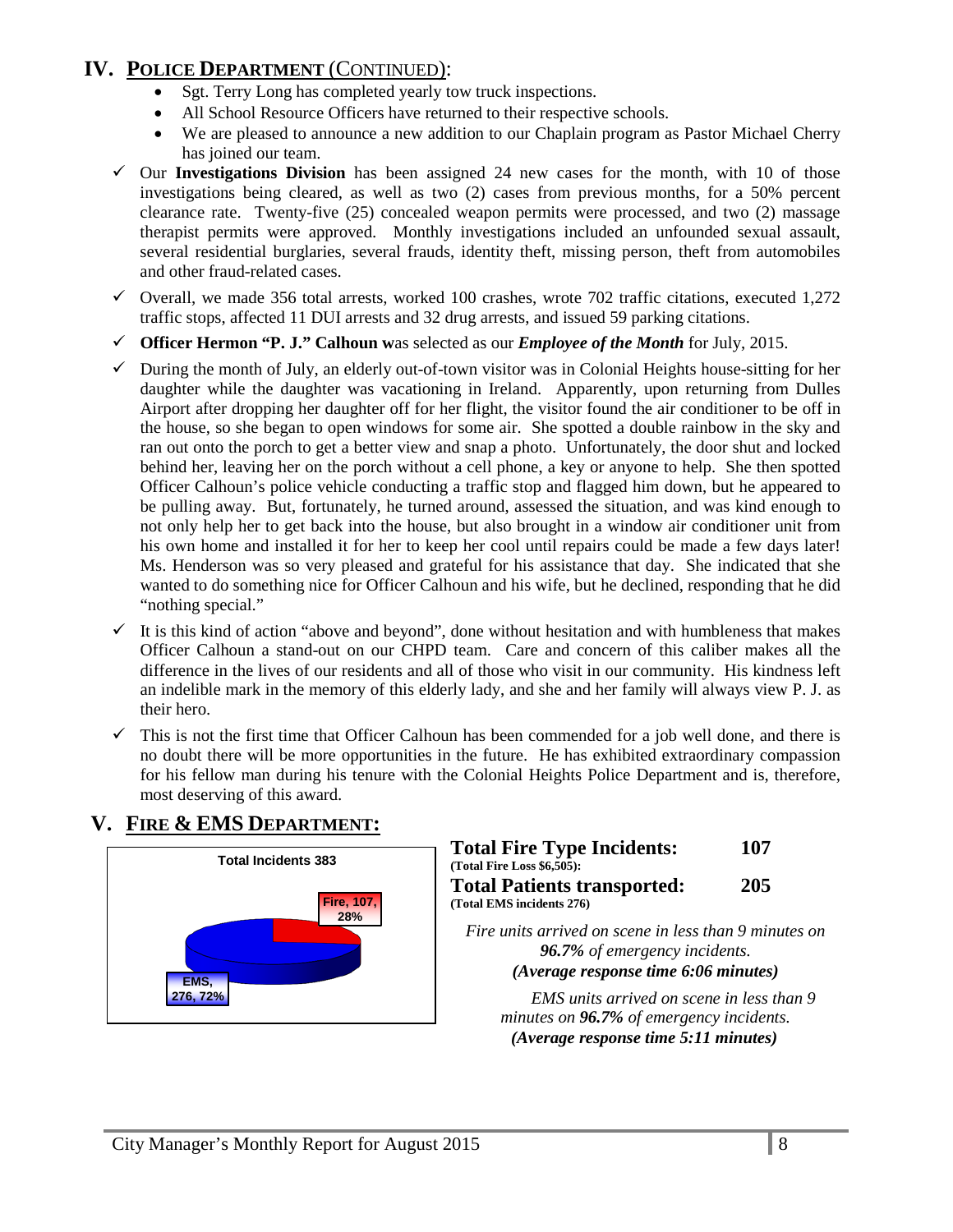# **V. FIRE & EMS DEPARTMENT** (CONTINUED)**:**

| <b>Fire Division (number of incidents):</b>                                  |   |                             |  |                             |    |
|------------------------------------------------------------------------------|---|-----------------------------|--|-----------------------------|----|
| <b>Hazardous Situations</b><br>Service calls and false calls<br><b>Fires</b> |   |                             |  |                             |    |
| Rubbish/Trash Fire                                                           |   | Combustible/Flammable       |  | Good Intent Calls           | 30 |
| <b>Building Fire</b>                                                         |   | Power Line Down             |  | <b>Public Service</b>       | 37 |
| Cooking Fire                                                                 |   | Gas Leak - natural/LP       |  | False Alarm/False Call      | 15 |
| Vehicle Fire                                                                 | 4 | Arcing, shorted electrical  |  | Child Seat installation     | 6  |
|                                                                              |   | Excessive heat/Scorch Burns |  | Smoke detector installation |    |
|                                                                              |   |                             |  | <b>Unauthorized Burning</b> |    |

**6 2**

M/A to First Responder Chesterfield EMS M/A to Chesterfield Fire

M/A from Chesterfield Fire **2**

| <b>EMS</b> Division (number of patients treated)        |              |                               |    |                                    |    |
|---------------------------------------------------------|--------------|-------------------------------|----|------------------------------------|----|
| Abuse of drug/alcohol                                   | 9            | Endocrine - hypoglycemia      | 4  | Neurological problem other         | 12 |
| Allergic reaction                                       | 6            | Environment                   |    | <b>OB</b>                          |    |
| Behavioral/psychiatric                                  | 9            | Fever                         |    | Pain                               | 10 |
| Bleeding                                                |              | Gastro Intestinal Problem     | 23 | $Respiratory - Asthma$             |    |
| <b>Burn</b>                                             |              | Hypertension                  | 6  | Respiratory - COPD                 |    |
| Cardiac Arrest                                          | 3            | Hypotension                   | 5  | Respiratory – Acute distress       |    |
| Chest arrhythmia/dysrhythmia                            | 4            | <b>Infectious Disease</b>     | 2  | Respiratory - Bronchospasm         |    |
| Chest pain                                              | 18           | $Injury - various$            | 68 | Respiratory - Hyperventilation     |    |
| Cardiovascular problem other                            | 3            | Malaise                       |    | $Respiratory - Other$              |    |
| <b>Congestive Heart Failure</b>                         | $\mathbf{2}$ | Neurological – altered mental | 1  | Syncope                            |    |
| Dehydration                                             |              | Neurological – stroke/CVA     | 4  | Weakness                           | 16 |
| Epistaxis (Non-traumatic)                               | 2            | $Neurological - TIA$          | 2  | Other                              | 20 |
| M/A received from Fort Lee EMS<br>M/A to Petersburg EMS |              |                               |    |                                    |    |
| M/A to Chesterfield EMS                                 |              |                               |    | M/A received from Chesterfield EMS |    |
| M/A to Prince George EMS                                |              |                               |    |                                    |    |

| <b>EMS Transports (by facility)</b>    |     |             |  |
|----------------------------------------|-----|-------------|--|
| Southside Regional Medical Center      | 156 | 76.10%      |  |
| John Randolph Medical Center           | 19  | $9.27\%$    |  |
| CJW Medical Center - Chippenham Campus | 16  | 7.80%       |  |
| <b>St. Francis Medical Center</b>      | 7   | $3.41\%$    |  |
| VCU Health Systems                     | 6   | $2.93\%$    |  |
| St. Mary's Hospital Richmond           |     | $0.49\%$    |  |
| Total:                                 | 205 | <b>100%</b> |  |

# **VI. FINANCE DEPARTMENT:**

**Finance -** Checks processed: 1,109

Six alarm citations were processed during August.

Pre-audit schedules and journal entries continue to be prepared in preparation for annual independent audit.

**Purchasing –** 207 total purchase orders completed with 168 being processed by purchasing and 39 departmental purchases being reviewed as compared to 175 being completed for the same period in 2014. In addition 126 check requests were prepared by departments which are not processed by Purchasing.

#### **Bids Issued/Opened during the month**:

- Invitation # 15-052102-1042, Engineering Services for Inspection on Water Tanks. Issued on May 6, proposals due on May 21. Purchase Order issued in August.
- Invitation #15-090920-1045, Pest Control Services. Issued on August 12th, with proposals due on September 9th.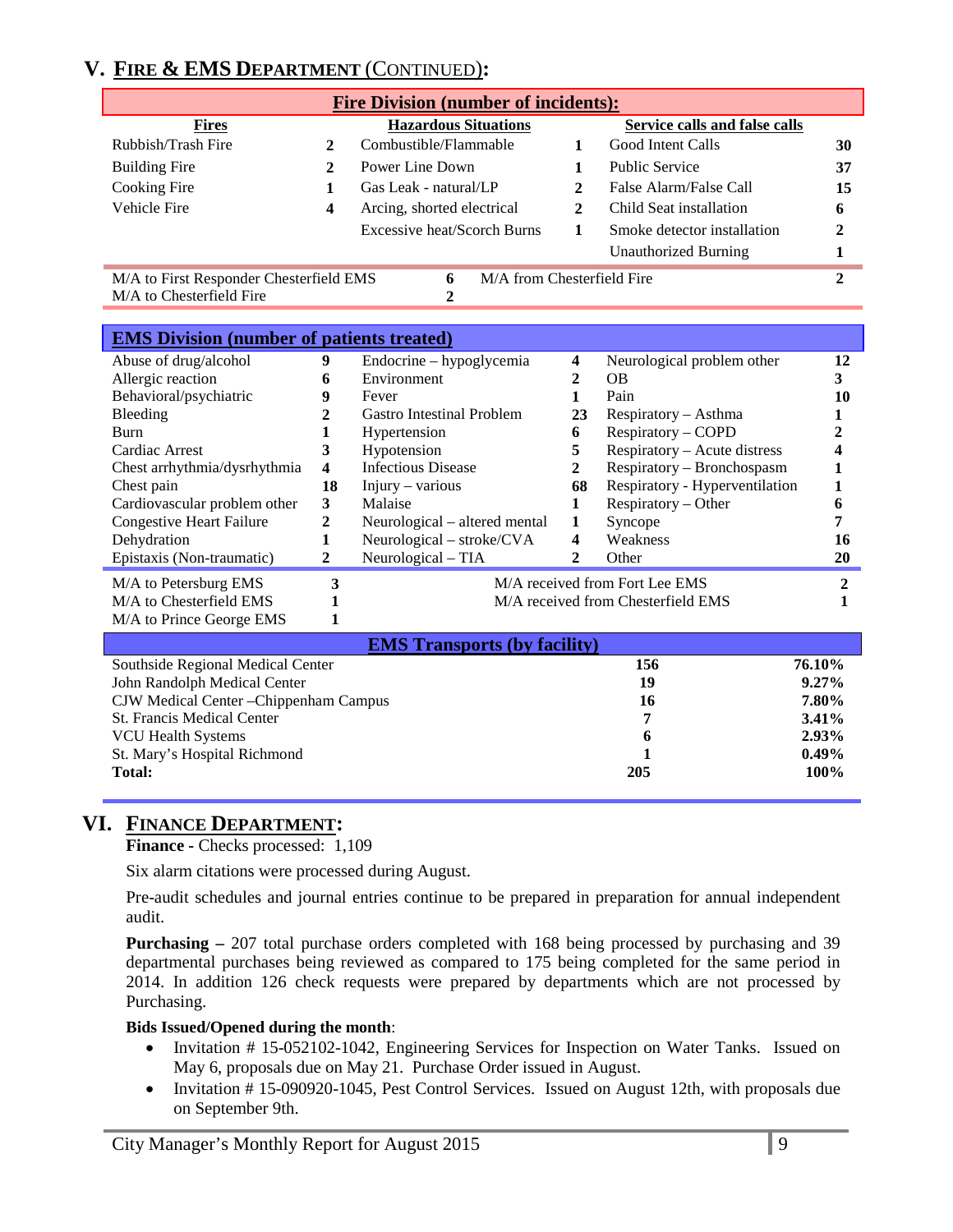# **VI. FINANCE DEPARTMENT** (CONTINUED)**:**

- Invitation # 15-091002-1046, "On Call" Traffic Engineering Serv. Issued on August 21st, with proposal due September 10th.
- Invitation #15-091002-1047, Safety Inspection of Highway Structures. Issued on August 28th, with proposal due September 11th.

#### **Other Purchasing Activity:**

- New HVAC system purchased for Council Chambers to be installed in Sept.
- Purchase Order issued for re-roofing a portion of the Public Safety Building.
- Quotes received on way finding and government building signs.
- Account set up for Fleet to utilize US Community Pricing.
- Quote issued for January 2016 reassessment notices.

#### **Risk Activity:**

- Ornamental light pole on Boulevard/Jackson Ave. destroyed (3rd time)
- Other minor claims.

#### **Utility Billing:**

Bi-monthly Utility Bills Sent – 3,628 Delinquent Notices Sent –826 or 21.7% with 92 cut off for nonpayment. \$64.36 set off debt was collected in August. 2015 Total \$6,210.82

## **VII. HUMAN RESOURCES DEPARTMENT:**

The following information is a summary of activities for the Human Resources Department during the month of August 2015:

| $\mathbf{\hat{x}}$ Advertisements |                                                 |
|-----------------------------------|-------------------------------------------------|
| <b>Department</b>                 | <b>Position</b>                                 |
| Library                           | Library Assistant                               |
| <b>Recreation &amp; Parks</b>     | Recreation Supervisor - Teen Center (Part-time) |
| Police                            | Police Officer (Certified)                      |
| $\forall$ Applications & Testing  |                                                 |

#### Total Applications Total Hits on Job Position Received Announcement Page Library Assistant 386 2,160 Recreation Supervisor - Teen Center (Part-time) 47 440 Police Officer (Certified) 47 389

#### **Training**

• New employees continue to complete required ICS and VML University training courses.

#### **Miscellaneous**

- Completed a new employee orientation session for: Elizabeth Thomas (Transportation Coordinator) and Darrell Aleshire (Police Officer - Certified).
- Attended a Leadership Development Conference sponsored by IPMA-HR on August 14-16, 2015.
- An invitation was placed in the City's quarterly newsletter encouraging residents to apply for the Citizens Government Academy (Fall 2015), which resulted in (8) individuals submitting applications for program. The fall program will begin September 17, 2015.

#### **Worker's Compensation**

|  | • The following workers' compensation report was filed during the month of August 2015: |  |  |  |
|--|-----------------------------------------------------------------------------------------|--|--|--|
|--|-----------------------------------------------------------------------------------------|--|--|--|

Date Department Description of Injury

| Duv            | $\nu$           | $D$ c <sub>b</sub> chpuon of means                               |
|----------------|-----------------|------------------------------------------------------------------|
| $08-15-15$     | Fire            | Left shin cut during Technical Rescue Training                   |
| $08-15-15$     | Police          | Right knee struck while chasing and arresting suspect.           |
| $08-24-15$     | Fire            | Hit left eye on ladder while conducting hose testing.            |
| $08 - 25 - 15$ | Police          | Right hip pain from holster/duty belt pressure.                  |
| $08-31-15$     | Utility Billing | Tripped and injured right wrist while grabbing rail for support. |
|                |                 |                                                                  |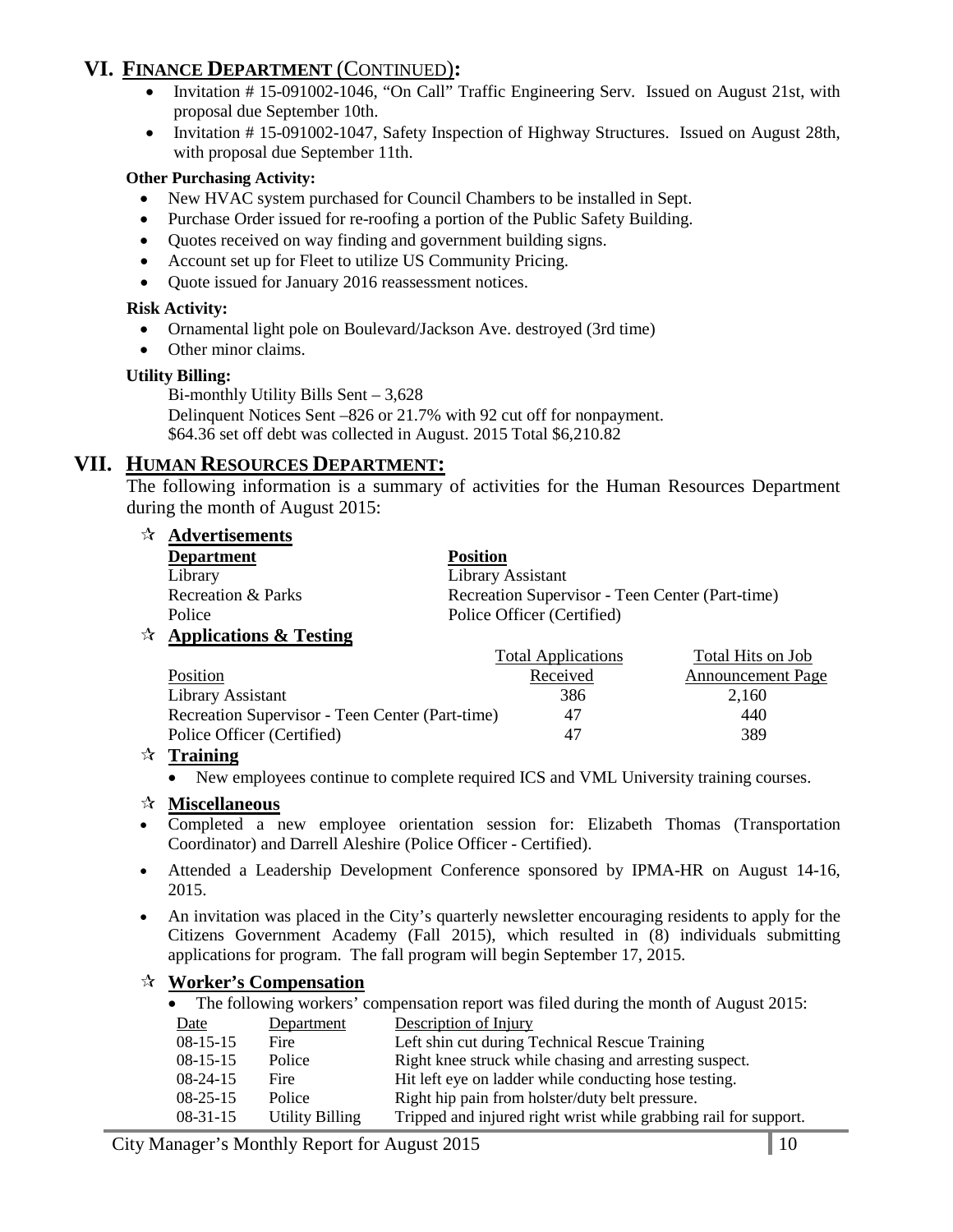# **VIII. INFORMATION TECHNOLOGY DEPARTMENT:**

 $\hat{x}$  The City's website, [www.colonialheightsva.gov,](http://www.colonialheightsva.gov/) had 65,692 page views in the month of August.



- $\star$  Citizens submitted and city staff processed 422 service requests and questions through the "Let Us Know" module during the month of August. The City of Colonial Heights' Facebook Page now has 3,960 fans and the City's Twitter account has 618 followers.
- $\mathcal{R}$  Proactive Information Management completed 61.4 hours of IT service and maintenance for City departments this month.
- $\dot{\mathbf{x}}$  The IT Department continues to participate in training and planning for the City's GIS implementation.

## **IX. LIBRARY:**

- $\approx$  The library staff circulated 22,429 titles August.
- $\mathbf{\hat{x}}$  Two hundred and ninety-six e-books were downloaded, while 1,471 titles circulated on Kindles. There are now 1,767 residents using the library's e-book collection.
- $\star$  The public computer center was used 2,012 times, while the iPad center was used 323 times.
- $\star$  Two hundred and fifty-one children participated in the Story Time program this month.
- $\hat{\mathcal{R}}$  The library's meeting rooms were used by 67 groups.
- $\mathcal{R}$  One hundred and sixty-three registered for new library cards, and an average of 724 residents used the library each day
- $\triangle$  DUE TO A YEARLY GLOBAL PURGE, THE NUMBER OF NEW LIBRARY PATRONS REGISTERED CANNOT BE CALCULATED.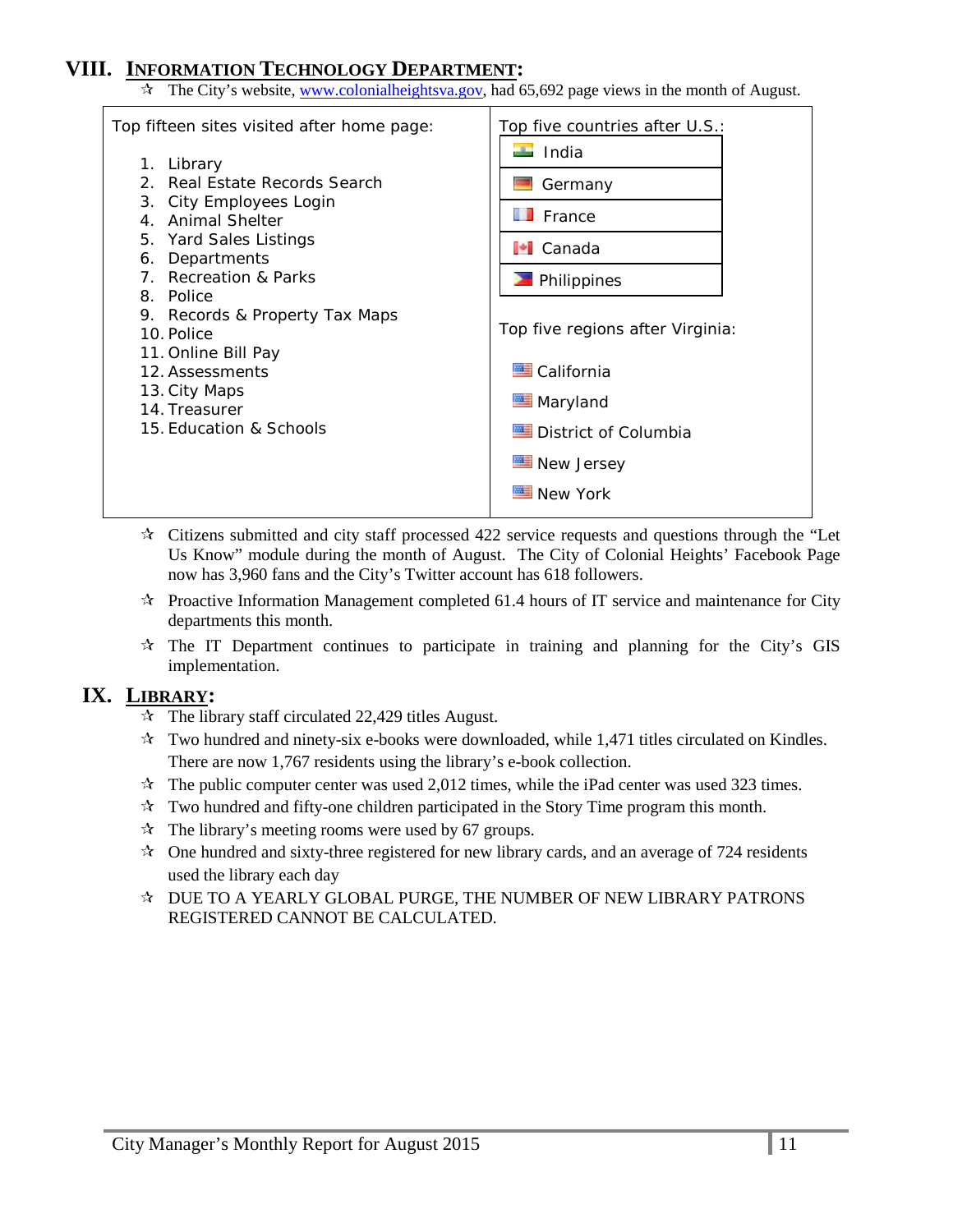# **X. RECREATION & PARKS DEPARTMENT:**

#### **Recreation Division**

The Recreation Department had a very busy August in 2015. Our Adult Softball League completed their end of season tournament the middle of August for all Open and Church Leagues. The Department also hosted its Annual Back to School Festival at the Soccer Complex which also included an outdoor movie night. Staff worked with the City Manager's Office to complete the fall edition of the City Focus and it was mailed to residents the middle of August. Youth Football & Cheerleading programs began the 1st week in August with games starting September 10th. Shepherd Stadium hosted the BIB Tournament the first week in August and we were also notified that Shepherd Stadium has been selected as the host for the 2016 Babe Ruth 14 Year Old Southeast Regional in late July 2016. Staff worked with groups on setting up leagues at Colonial Heights facilities to include a boys Sunday fall ball league at our baseball fields and a fall Disc Golf league taking place at White Bank Park.

Staff has begun efforts on upcoming events to include Halloween in the Park, the Christmas Tree Lighting and the annual Christmas Parade, as well as other fall programs that begin in September.

| <b>Athletics</b>                      | 2015        | 2014     |
|---------------------------------------|-------------|----------|
| Adult Softball (Fall League)          | 17<br>teams | 25 teams |
| Adult Softball (Spring/Summer League) | 31<br>teams | 29 teams |
| Youth Football Registration           | 70          | 83       |
| Youth Cheerleading Registration       | 59          | 75       |
| Punt, Pass & Kick                     | 13          | 13       |
| <b>Tennis Lessons</b>                 | 28          | 28       |
| Girls Fast pitch Fall Ball            | 14          | 32       |
| <b>Activities/Programs</b>            | 2015        | 2014     |
| <b>Back to School Festival</b>        | 635         | 575      |
| <b>Youth Drawing Camp</b>             | 5           | 4        |
| Movie Under the Stars                 | 110         | 80       |
| Karate                                | 12          | 10       |
| <b>Belly Dancing</b>                  | 6           | 3        |
| <b>Facility Usage</b>                 | 2015        | 2014     |
| <b>Community Room Attendance</b>      | 1,020       | 1,145    |
| <b>Community Room Reservations</b>    | 25          | 30       |
| <b>Pavilion Attendance</b>            | 1,940       | 3,160    |
| <b>Pavilion Reservations</b>          | 30          | 38       |
| Field Attendance                      | 9,174       | 6,830    |
| <b>Field Rentals</b>                  | 50          | 48       |
| Teen Center Attendance-CHHS Students  | 33          | 145      |
| Teen Center Attendance-CHMS Students  | 61          | 412      |

## **Parks, Horticulture, Buildings & Grounds**

- Cut and cleared overhanging limbs along river walking trail.
- Repaired damaged fence post and rails along river walking trail.
- Installed new split rail fence around dangerous culvert along river walking trail.
- Installed ornamental rock on walking area to overlook on river walking trail.
- Cut and cleared underbrush from amphitheater to restroom at Fort Clifton.
- Cut and cleared overhanging limbs and underbrush on all walking trails at Ft Clifton.
- Provided personal to work BIB tournament.
- Laid out and painted field hockey field and band practice field.
- Laid out and painted football practice field for High School team.
- Laid out and painted football practice fields for recreation teams.
- Provided personnel to work Back to School Night event.
- Removed dangerous roof on pavilion at Lakeview Park.
- Cleaned day lilies out of mulch beds at sites.
- Weeded beds at all sites as needed.
- Mulched sites as needed.
- Trimmed trees and shrubs as needed at sites.
- Installed metal flower bed edging at Animal Shelter and filled flower bed with lava rock.
- Cut down hollies on each side of sign at War Memorial.
- Cleared overlook area on river walking trail.
- Spread pine straw on each side of walkway on river walking trail overlook.

# **Violet Bank Museum 2015 2014** Attendance 222 388  $\triangleright$  Fall Program preparation  $\triangleright$  Collection rotation & regular duties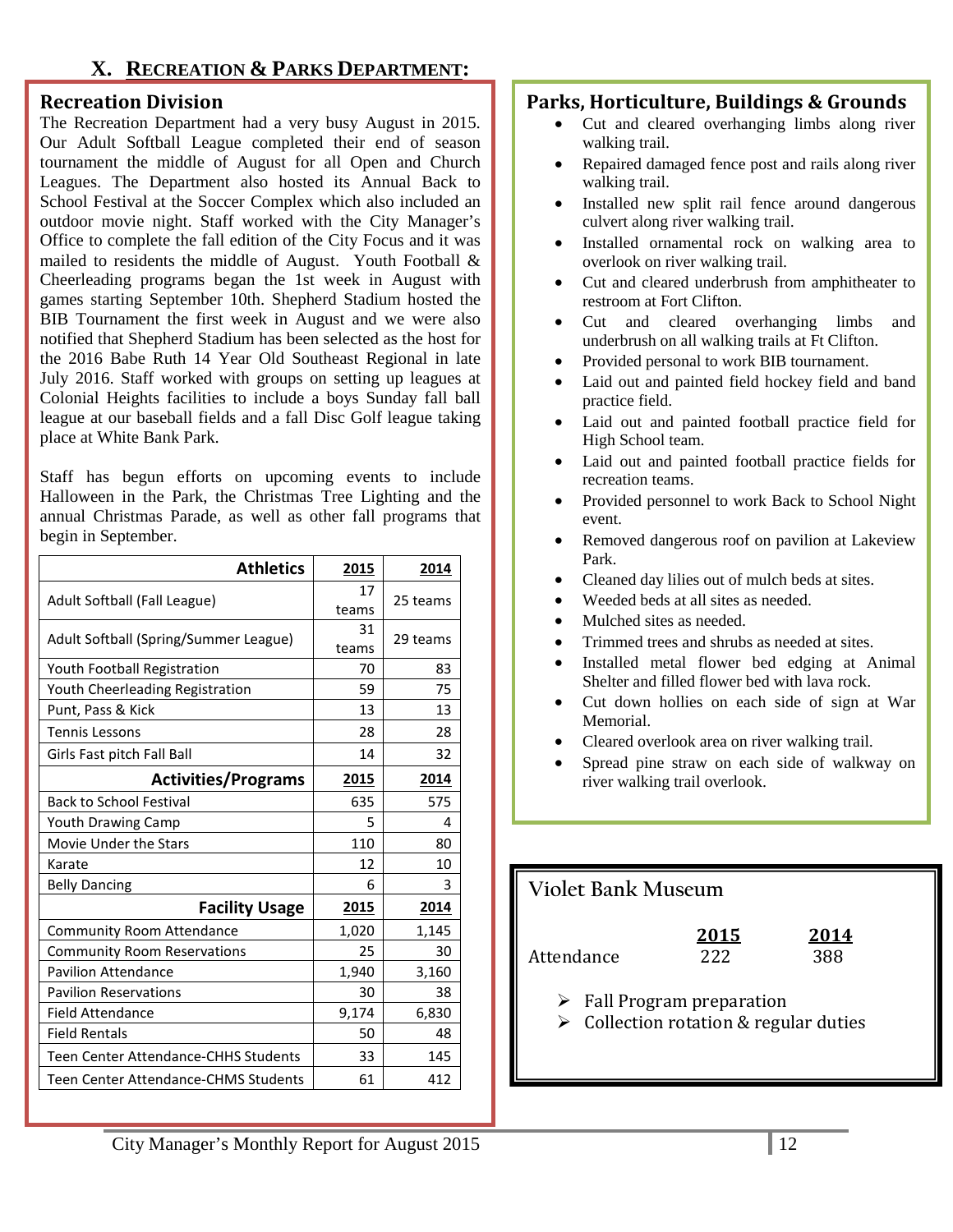# **X. RECREATION & PARKS DEPARTMENT** (CONTINUED)**:**

# **AGENCY ON AGING**

| <b>Activities</b>                   | 2015           | 2014 |
|-------------------------------------|----------------|------|
| <b>Bingo in Center</b>              | 52             | 48   |
| <b>Bowling</b>                      | 325            | 256  |
| Bridge-Party                        | 64             | 80   |
| Bridge-Tournament                   | 108            | 104  |
| Computer Help                       | 17             | n/a  |
| Crochet & Knitting                  | 68             | 72   |
| Golf at Fort Lee                    | 484            | 496  |
| <b>Golf at Prince George</b>        | 260            | n/a  |
| <b>Golfer's Board Meeting</b>       | 12             | 12   |
| Senior Club Meeting                 | 105            | 112  |
| Senior Dance                        | 117            | 126  |
| Sing A-Long                         | 48             | 56   |
| Sing-a-Long CH Health Care Center   | n/a            | 14   |
| <b>Senior Club Board Meeting</b>    | 12             | 12   |
| <b>Awareness/Education</b>          |                |      |
| Grandparent/Grandchild Workout      | $\overline{7}$ | n/a  |
| <b>TRIAD Blood Drive</b>            | 10             | 17   |
| <b>Blood Pressure Screening</b>     | 42             | 32   |
| <b>Classes</b>                      |                |      |
| <b>Wilson Bickford Painting DVD</b> | 8              | 8    |
| <b>Painting Class Friday Night</b>  | 30             | 22   |
| Painters Group                      | 32             | 24   |
| Tap Dance-Advance                   | 30             | 61   |
| Tap Dance-Intermediate              | 33             | 47   |
| Splash of Color Workshop            | 12             | 14   |
| <b>Sewing Class</b>                 | 16             | 18   |
| <b>Quilts for Vets</b>              | 15             | 14   |
| Quilting                            | 44             | 42   |
| <b>Watercolor Faye Henderson</b>    | 42             | 48   |
| <b>Fitness</b>                      |                |      |
| Sit & Let's Get Fit                 | 206            | 217  |
| Strength & Stretch                  | 183            | 158  |
| Tai Chi                             | 40             | 24   |
| <b>Table Tennis</b>                 | 10             | 10   |
| Yoga                                | 128            | 66   |
| <b>Water Exercises</b>              | 43             | n/a  |
| Walking                             | n/a            | 9    |
| <b>Muscles in Motion</b>            | 220            | 212  |

| <b>Trips</b>             |      |      |
|--------------------------|------|------|
| Riverside                | 13   | n/a  |
| Hopewell Lunch and Learn |      | n/a  |
| Total                    | 2844 | 2131 |

| <b>Meals</b>       | 2015     | 2014     |
|--------------------|----------|----------|
| Home Del Meals     | 14       | 12       |
| <b>Site Meals</b>  | 105      | 78       |
| Transportation     |          |          |
| <b>Total Miles</b> | 2302     | 2421     |
| <b>Total Trips</b> | 357      | 489      |
| Wheelchairs        |          | 45       |
| Volunteer Hours    | 10       | 32       |
| Donations          | \$369.00 | \$268.00 |
| <b>New Riders</b>  |          | 3        |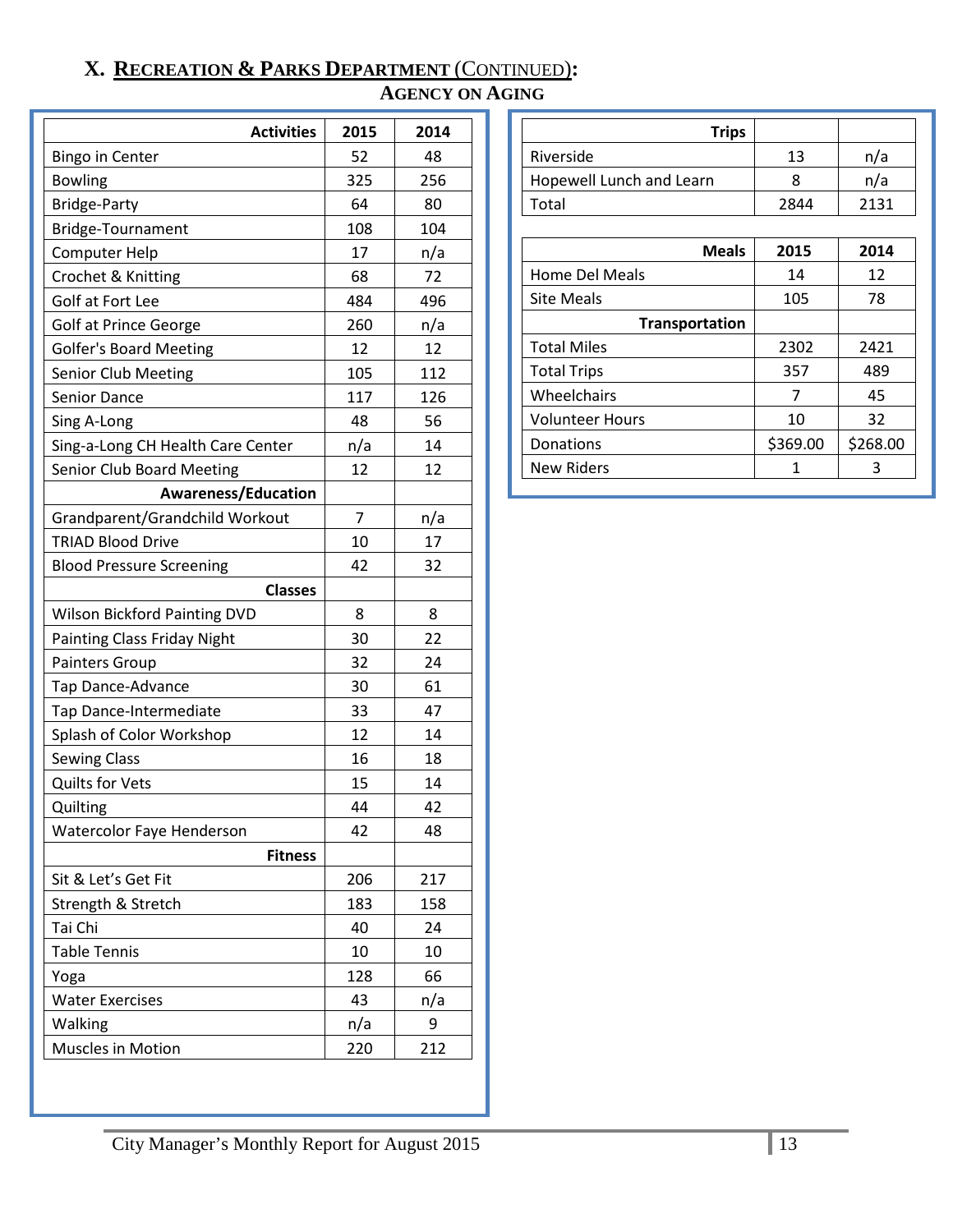# **XI. OFFICE ON YOUTH & HUMAN SERVICES:**

## **Youth Advisory Council Activities**

- 8 YAC Members, 3 Guests, 3 Youth Services Commission Members, and Advisor Attended August YAC Meeting
- 2 YAC Members, 5 Visitors, and Advisor Cleaned James Avenue for Adopt-A-Street
- 7 YAC Members and Advisor Volunteered at Back to School Festival
- YAC Welcomed 5 Teens As New Members
- 4 YAC Officers and Advisor Met to Plan for Monthly Meeting

## **Youth Service Commission**

• Held monthly meeting; delivered Office on Youth & Human Services Annual Report 2015 to City Council.

## **Kids' After School Program**

• Coordinator researched grant opportunities, developed youth Service Corps video, recruited VSU mentors and conducted interviews for VSU work-study, JTCC work-study and KAP support supervisors.

## **Substance Abuse Prevention Activities**

• 12 teens received Virginia ABC, VASAP, Drive Smart Virginia, Geico Insurance, MADD, AAA, State Police, Poison Control Center information at driver's licensing ceremony

## **Ongoing Monthly Meeting/Trainings**

- Kiwanis Meetings and Board Meeting
- Senior Staff Meeting
- Juvenile Services Meeting
- CAAN-DUU Coalition Meeting
- School Board Meeting
- System of Care Committee
- Families First Community Policy & Management Team
- Youth Service Corps debriefing with DCR

## **Diversion Program Participation**

#### • **Community Service**

7 youth completed 75 hours of Service Learning

#### • **Shoplifting Diversion**

15 youth and a parent attended the Shoplifting Diversion Program

• **Active Parenting of Teens**

2 Parents Registered for Active Parenting

## • **Miscellaneous Youth Services (Non DJJ)**

2 Youth Completed 9 hours of Community Service

- $\checkmark$  Attended Arc GIS Training Provided by ESRI Technical Advisor, Craig Mesimer
- $\checkmark$  Ten Teens and One Supervisor, with Four Teens and Two Supervisors from the Chesterfield Adolescent Reporting Program, Completed Youth Service Corps Program at Pocahontas State Park
- $\checkmark$  Presented Information on Office on Youth and Community Resources to 30 Parents at CHMS Dream Team Breakfast
- $\checkmark$  Youth Service Corps Debrief Meeting with Virginia State Park and Chesterfield Adolescent Reporting Program Staff
- $\checkmark$  Virginia LEADS Training in Lynchburg, VA
- $\checkmark$  Cheered for Special Olympics Bowling